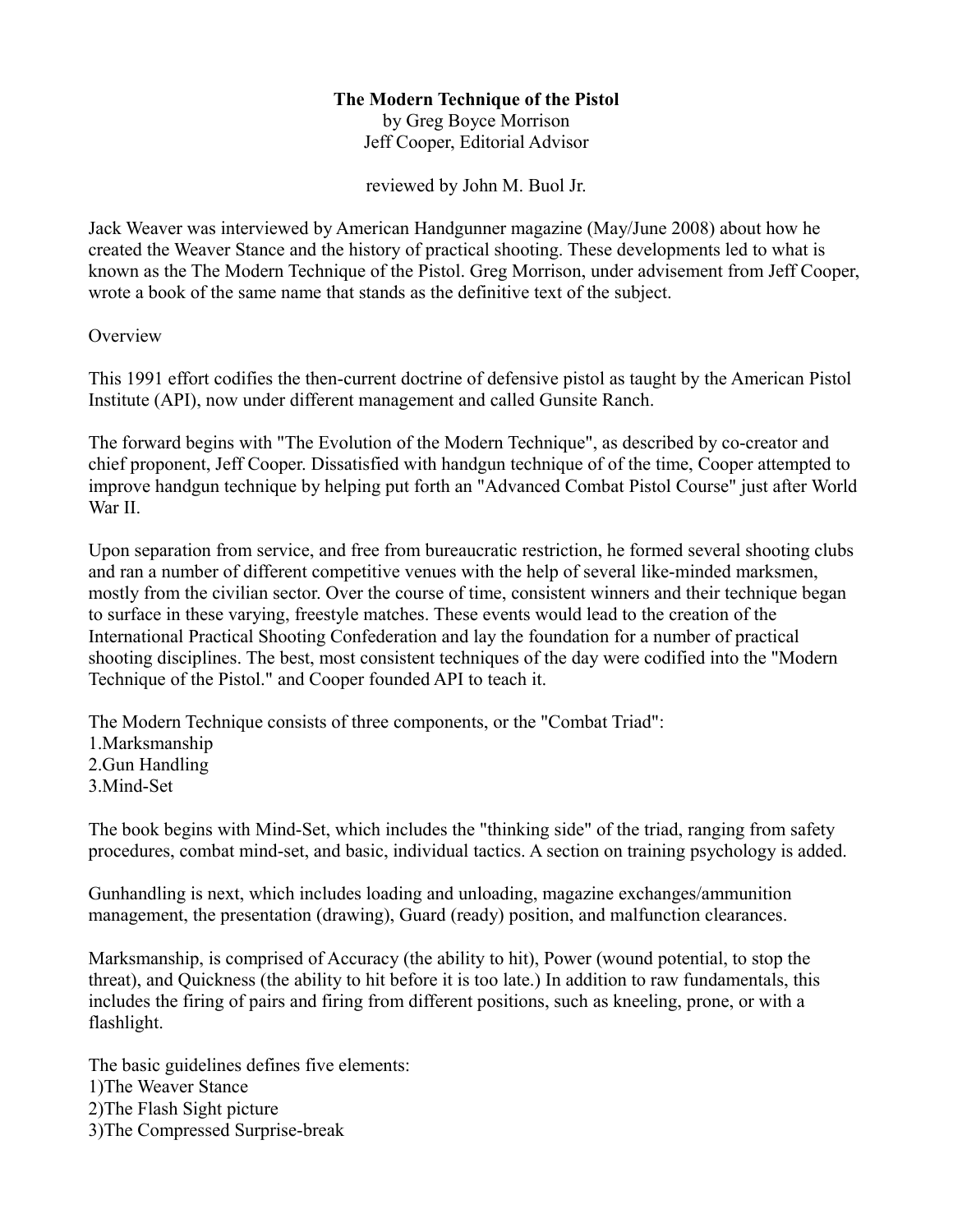4)The Presentation 5)The Heavy-duty Self-loading pistol.

The Modern Technique was a major improvement in practical/defensive handgunning and cemented Cooper's deserved reputation as a shooting and firearms innovator.

It has been pointed out that Cooper and company didn't invent every element of the Modern Technique. For example, there was at least one book demonstrating a two handed, eye-level handgun stance remarkably similar to the Weaver published when Cooper would have been in his pre-teens, decades before the Modern Technique was prototyped. Old-time range masters in the law enforcement community have noted that their individual departments began using Modern Technique-like training before Cooper made a name for it and founded his school.

However, where a handful of individuals may have made a few realizations about improved defensive handgunning, Cooper and company actually did it. He didn't merely speculate and talk to a few colleagues, but held open events to develop, test and prove ideas, found a voice to broadcast what he learned via the gun publishing industry, and then formed a school to teach it. This caused a total shift in philosophy for defensive handgunning at all levels of law enforcement, military and civilian. Most instructors in the field are borrowing his ideas and following the example, if not copying outright.

Bottom line, this book provides a solid doctrine for the effective use of a defensive handgun. Anyone who studies and practices what is in this book, or better yet, attends a training event, will become a deadly pistolero.

What is Bad about The Modern Technique of the Pistol

Morrison points out that "... the Modern Technique has yet to reach its zenith." If this book is an indicator, that may be due in part to API's seeming inability to grow beyond the last developments of the late 1970's. The techniques are presented as one-way-only in an antiseptically clean, almost rigid, doctrine. In other words, the book seems a bit forced and API is ignoring post-Modern Technique developments created in precisely the same crucible (practical pistol competition) from whence it was forged.

Cooper started as a freestyle innovator, bucking tradition and a fixed, dated doctrine in order to find a better way. Upon making important improvements, he and his disciples now preach a fixed, slightly dated doctrine, ignoring any freestyle innovators who buck their tradition.

For example, self-styled "martial artists" whine about the "gamey" elements and "rooney" guns sometimes found in current competition and aren't willing to look for potential improvements.

On the technique side, both marksmanship and tactical thought has progressed.

Since the early 1980's, virtually every successful practical pistol contender has used some Isosceles stance variant, finding it provides a better, and faster shooting platform. According to Modern Technique purists, that is impossible and they attribute it to light loads and gamey guns. Never mind the fact that .38 Super pistols are required to shoot the same power factor as .45 ACP (until recently, a hardball-like 175+ Power Factor) and generate ballistic performance on par with full .357 Magnum loads.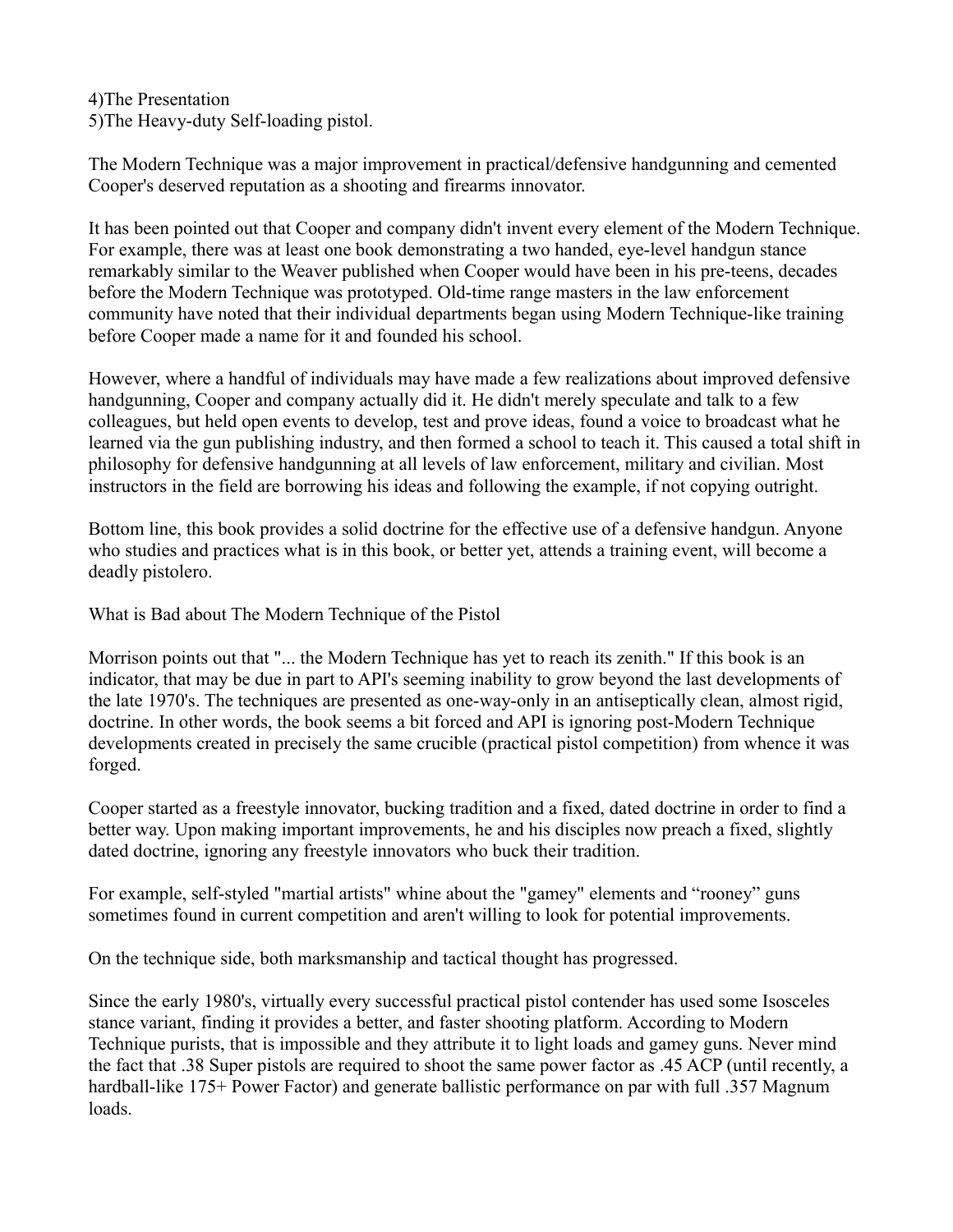Compensators do nothing to prevent recoil but only serve to hold the muzzle down and keep the gun "flat" to increase shooter performance. And if one still can't see past that gear, then look at the Limited, Production, and IDPA shooting divisions, the places where most practical pistol shooters compete. You'll find that even the winners often shoot "Cooper approved" cartridges (.45 ACP, 10mm) and rarely shoot from Weaver. Modern Technique purists stick to their tradition while ignoring the fact that many of these shooters are accomplishing superior results.

Massad Ayoob published his "heretical" list of Modern Technique improvements for law enforcement in his 1983 book, "Stressfire", demonstrating potential problems and offering potential solutions. API's book was published seven years later, but none of that is here. The book also ignores other potentially useful close range techniques, such as Applegate-style, eye-level pointing, target focus, arms-length tuck/retention position shooting, etc.

On the equipment side, API propose very basic accompanying gear and lightly tuned 1911s. I appreciate that very much. However, one should be able to see and use potentially new gear if it offers an improvement. Note that in the 1950s and '60s, tuned 1911 .45 pistols were "rooney" guns, as few in law enforcement carried them, and the military used only rack-grade, unmodified 1920's era pistols. But today, Modern Technique purists ridicule new technology, such as optics, even though they are finding their way in law enforcement and military circles, and miniaturization may make them practical for carry pistols.

What is Good about The Modern Technique of the Pistol

That all said, the method of defensive handgunnery as presented in this book can be quite effective. In some respects, the "Modern Technique" may be a bit out of date, at least not completely state of the art, but that isn't a huge problem. Technique is merely a means to an end.

The important thing is to learn a usable doctrine and then actually STUDY and PRACTICE it. The Modern Technique is, at worst, usable doctrine.

The best part of this book is in the Appendix, "Practice Suggestions for the API Graduate" and "Target Reading." Most books pretending to offer information on marksmanship fail utterly because they don't provide any standard of performance. How can I know if I'm shooting well if I don't have a standard for comparison? Here is the standard suggested from API:

## Practice Suggestions for the API Graduate

Target: API "Option" (similar to the old IPSC Option, but with a camouflaged coloring). A basic silhouette, 18x30 inches, with six inch shoulder cuts for the head, a 10-inch X ring and 14-inch outer ring, a four inch circle inside the six inch square head.

Use your carry gun and holster.

Part 1: Head shots. 3 yards. Single head shot, starting holstered, in 1.5 seconds. 7 yards. Single head shot, starting holstered, in 2.0 seconds.

Part 2: Mozambique drill (simulating a failure to stop) 3 yards: Fire a pair to the chest (X ring) in 1.5 seconds. Come down to Guard position, eyes on target. At a second fire command make a single head shot in 1.0 seconds. Repeat the entire drill.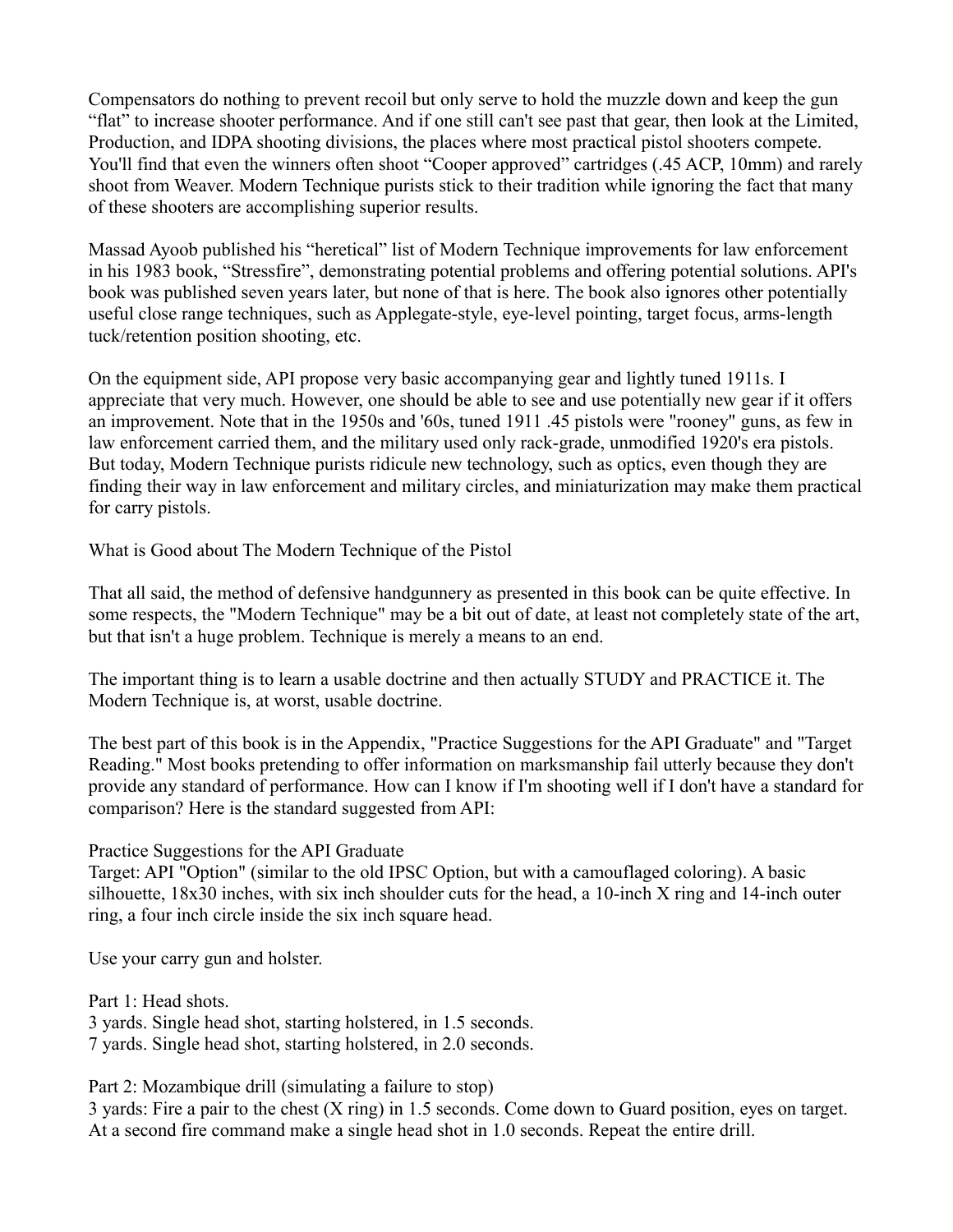7 yards: Repeat the 3 yard drill, allowing 2.0 seconds for the pair to the chest and 1.5 seconds for the head shot.

Part 3: Facing a target at 10 yards, fire a pair of hits to the chest (X-ring), starting holstered, in less than 2.0 seconds. Repeat if desired.

Part 4: Face to the right (3 o'clock) of downrange, and place yourself 10 yards from the target. Begin holstered. Turn, draw, and place two hits to the chest in 2.0 seconds. Repeat from the left (9 o'clock) and from a position where you have your back to the target (6 o'clock).

Part 5: Facing a target at 10 yards, draw and place two hits to the chest, reload, and hit twice more in 5.0 seconds.

Part 6: Quick assumption of kneeling. Facing a target at 15 yards,

assume the braced kneeling position, and place two hits to the chest (X ring) on the target in 3.5 seconds. Push this drill back to 25 yards when you can.

Part 7: Quick assumption of roll over prone. Facing a target at 25 yards, assume the roll over prone position and place two hits on the target in 7.0 seconds. Push this back to 50 yards when you can. Seven seconds is still enough time, or you may wish to shorten the 25 yard time to about 5 seconds.

API's recommendation is learn to balance speed, and to not shoot faster than you can maintain all hits on the target with at least 80% X ring hits. Shooting "clean" (100% X ring hits) means you should shoot faster.

This hardly represents the pinnacle of practical pistol performance, however, any shooter who could clean this course on demand is fairly competent and more skillful than most law enforcement, military and civilian handgun owners and carriers.

## Target reading

Even a service, rack-grade pistol will shoot a golf ball sized group at typical combat distances, slow fire. Shooting faster will see that group open up, but it should be no bigger than a large grapefruit or perhaps your wide-open hand, and remain centered on the target, in the X-ring.

Groups that get abnormally large indicated that the shooter is focusing on the target, not the front sight.

12 o-clock groups indicate "heeling", pushing away with the heel of the hand at firing, or raising the front sight too high when shooting at distance. Combat zero should be 2.5 inches high at 25 yards

9 o'clock indicate the firing wrist or grip is offset to the right, or trigger is pressed wrong, or support arm is moved out and upward.

3 o'clock, too much gripping pressure and twisting to the right, often in DA auto pistols.

6 o clock, mash instead of surprise break, or increasing firing hand pressure as the trigger is pressed. Keep separate from PIP (post ignition push) IF the hits are still good, timing will bring the gun down in recoil.